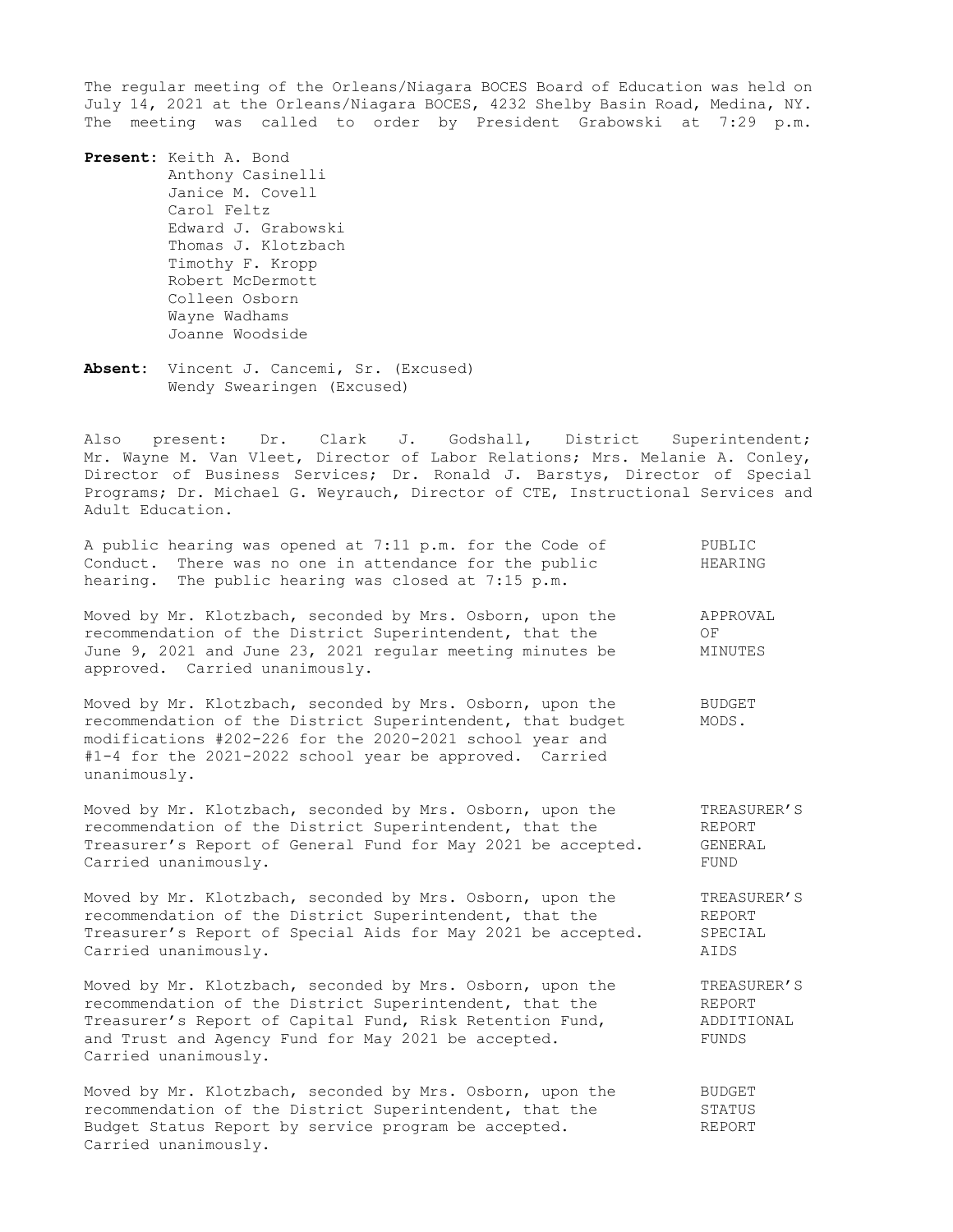| Dr. Godshall commented that the end of year celebrations<br>were great. Dr. Godshall is hosting a superintendent's<br>retreat at Beaver Hollow tomorrow and Friday.                                                                |             | SUPERIN-<br>TENDENT<br>COMMENTS        |
|------------------------------------------------------------------------------------------------------------------------------------------------------------------------------------------------------------------------------------|-------------|----------------------------------------|
| Moved by Mr. Klotzbach, seconded by Mrs. Woodside, that<br>the Orleans/Niagara BOCES Code of Conduct be removed<br>from the table. Carried unanimously.                                                                            |             | CODE OF<br>CONDUCT                     |
| Moved by Mr. Klotzbach, seconded by Mr. Kropp, that<br>the Orleans/Niagara BOCES Code of Conduct, as<br>submitted, is hereby adopted. Carried unanimously.                                                                         |             |                                        |
| Moved by Mr. Klotzbach, seconded by Mr. McDermott, that<br>Board Policy No. 6072/7362 (Use of Service Animals)<br>be removed from the table. Carried unanimously.                                                                  |             | BOARD<br>POLICY<br>NO.<br>6072/7362    |
| Moved by Mr. Klotzbach, seconded by Mr. Wadhams,<br>upon the recommendation of the District<br>Superintendent, that Board Policy No. 6072/7362<br>(Use of Service Animals) be approved as submitted.<br>Carried unanimously.       |             |                                        |
| Moved by Mr. Klotzbach, seconded by Mr. Kropp, upon the<br>recommendation of the District Superintendent, that the<br>Board of Education accept the bids received for<br>Automotive Supplies. Carried unanimously.                 |             | BID<br>AWARD<br>AUTOMOTIVE<br>SUPPLIES |
| Moved by Mr. Klotzbach, seconded by Mr. Kropp, upon<br>the recommendation of the District Superintendent<br>that the bid for Automotive Supplies be awarded to<br>the following low responsible bidder at an estimated<br>cost of: |             |                                        |
| OAM Supply Co.<br><b>BOX 81588</b><br>Cleveland OH 44181                                                                                                                                                                           | \$10,692.85 |                                        |
| Paxton Patterson<br>4141 West 126th St.<br>Alsip IL<br>60803                                                                                                                                                                       | \$4,459.25  |                                        |
| Metco Supply<br>81 Kiski Avenue<br>Leechburg, PA 15656                                                                                                                                                                             | \$13,515.25 |                                        |
| <b>TOTAL</b>                                                                                                                                                                                                                       | \$28,667.35 |                                        |

Carried unanimously.

Moved by Mr. Klotzbach, seconded by Mr. Kropp, upon the BID recommendation of the District Superintendent, that the AWARD<br>Board of Education accept the bids received for BUILDING Board of Education accept the bids received for Building Trades Building Materials Supplies. Carried TRADES unanimously. BUILDING

Moved by Mr. Klotzbach, seconded by Mr. Kropp, upon the recommendation of the District Superintendent that the bid for Building Trades Building Materials Supplies MATERIALS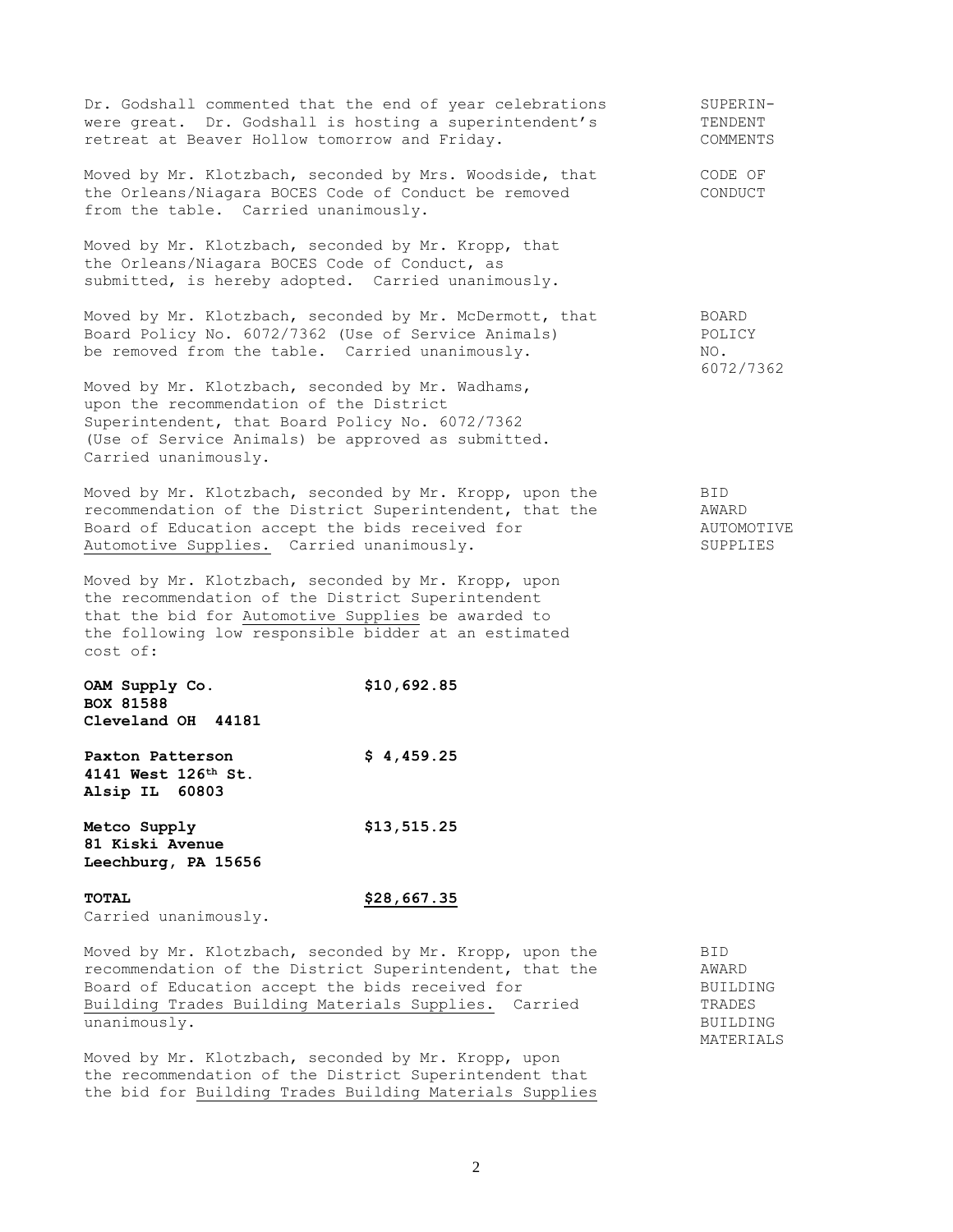be awarded to the following low responsible bidder at an estimated cost of:

**OAM Supply Co. \$ 457.31 BOX 81588 Cleveland OH 44181 Philipps Bros. Supply, Inc. \$ 1,018.71 2525 Kensington Ave. at Main Amherst NY 14226 Metco Supply \$ 1,377.23 81 Kiski Avenue Leechburg, PA 15656 Home Depot \$20,270.96 5730 South Transit Lockport NY 14094**

# **TOTAL \$23,124.21**

Carried unanimously.

Moved by Mr. Klotzbach, seconded by Mr. Kropp, upon the BID recommendation of the District Superintendent, that the AWARD<br>Board of Education accept the bids received for Building BUILDING Board of Education accept the bids received for Building BUILDING<br>Trades Electricity Supplies. Carried unanimously. TRADES Trades Electricity Supplies. Carried unanimously.

Moved by Mr. Klotzbach, seconded by Mr. Kropp, upon SUPPLIES the recommendation of the District Superintendent that the bid for Building Trades Electricity Supplies be awarded to the following low responsible bidder at an estimated cost of:

**CooperFriedman Electric Supply Co. \$ 4,366.49 1 Matrix Dr. Monroe NJ 08831**

**Home Depot \$ 8,668.86 5730 South Transit Lockport NY 14094**

### **TOTAL \$13,035.35**

Carried unanimously.

Moved by Mr. Klotzbach, seconded by Mr. Kropp, upon the BID recommendation of the District Superintendent, that the AWARD Board of Education accept the bids received for Theorem BUILDING Building Trades Electronics Supplies. Carried unanimously. TRADES unanimously. ELECTRONICS

SUPPLIES

Moved by Mr. Klotzbach, seconded by Mr. Kropp, upon the recommendation of the District Superintendent that the bid for Building Trades Electronics Supplies be awarded to the following low responsible bidder at an estimated cost of:

**Masline Electronics \$ 484.41 511 S. Clinton Avenue Rochester NY 14620**

ELECTRICITY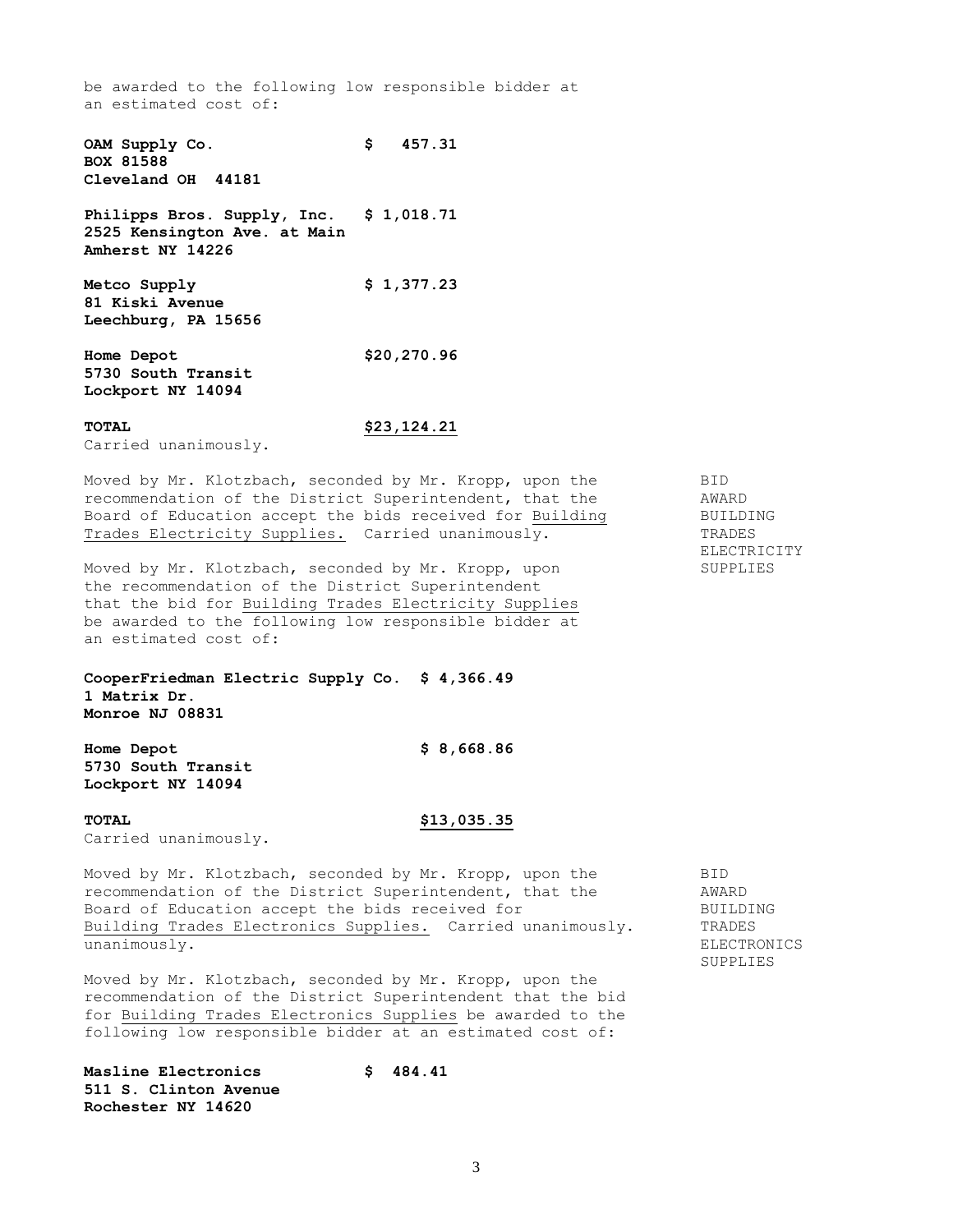**Abra Electronics Inc. \$ 5240.56 1320 Route 9 #21 Champlain NY 12919**

#### **TOTAL \$ 5,724.97**

Carried unanimously.

Moved by Mr. Klotzbach, seconded by Mr. Kropp, upon the BID recommendation of the District Resolved, upon the AWARDS recommendation of the District Superintendent, that the BUILDING Board of Education accept the bids received for TRADES Building Trades Hand Tools. Carried unanimously. HAND

Moved by Mr. Klotzbach, seconded by Mr. Kropp, upon the recommendation of the District Superintendent that the bid for Building Trades Hand Tools be awarded to the following low responsible bidder at an estimated cost of:

**OAM Supply Co. \$ 697.06 Box 81588 Cleveland, OH 44181**

**Paxton Patterson \$ 2,331.29 4141 West 126th Street Alsip, IL 60803**

**Phillips Bros. Supply, Inc. \$ 4,005.68 2525 Kensington Ave. at Main St. Amherst, NY 14226**

**Cooperfriedman Electric Supply \$ 2,316.33 1 Matrix Drive Monroe, NJ 08831**

**Home Depot \$ 4,947.50 5730 South Transit Road Lockport, NY 14094**

**TOTAL \$14,297.86**

Carried unanimously.

Moved by Mr. Klotzbach, seconded by Mr. Kropp, upon the BID recommendation of the District Superintendent, that the  $\sim$  AWARD Board of Education accept the bids received for Cosmetology COSMETOLOGY Student Kits. Carried unanimously. The student STUDENT

Moved by Mr. Klotzbach, seconded by Mr. Kropp, upon the recommendation of the District Superintendent that the bid for Cosmetology Student Kits be awarded to the following low responsible bidder at an estimated cost of:

| Burmax Company Inc.        | \$24,468.40 |
|----------------------------|-------------|
| <b>28 Barretts Ave.</b>    |             |
| <b>Holtsville NY 11742</b> |             |

**TOTAL \$24,468.40** Carried unanimously.

KITS

TOOLS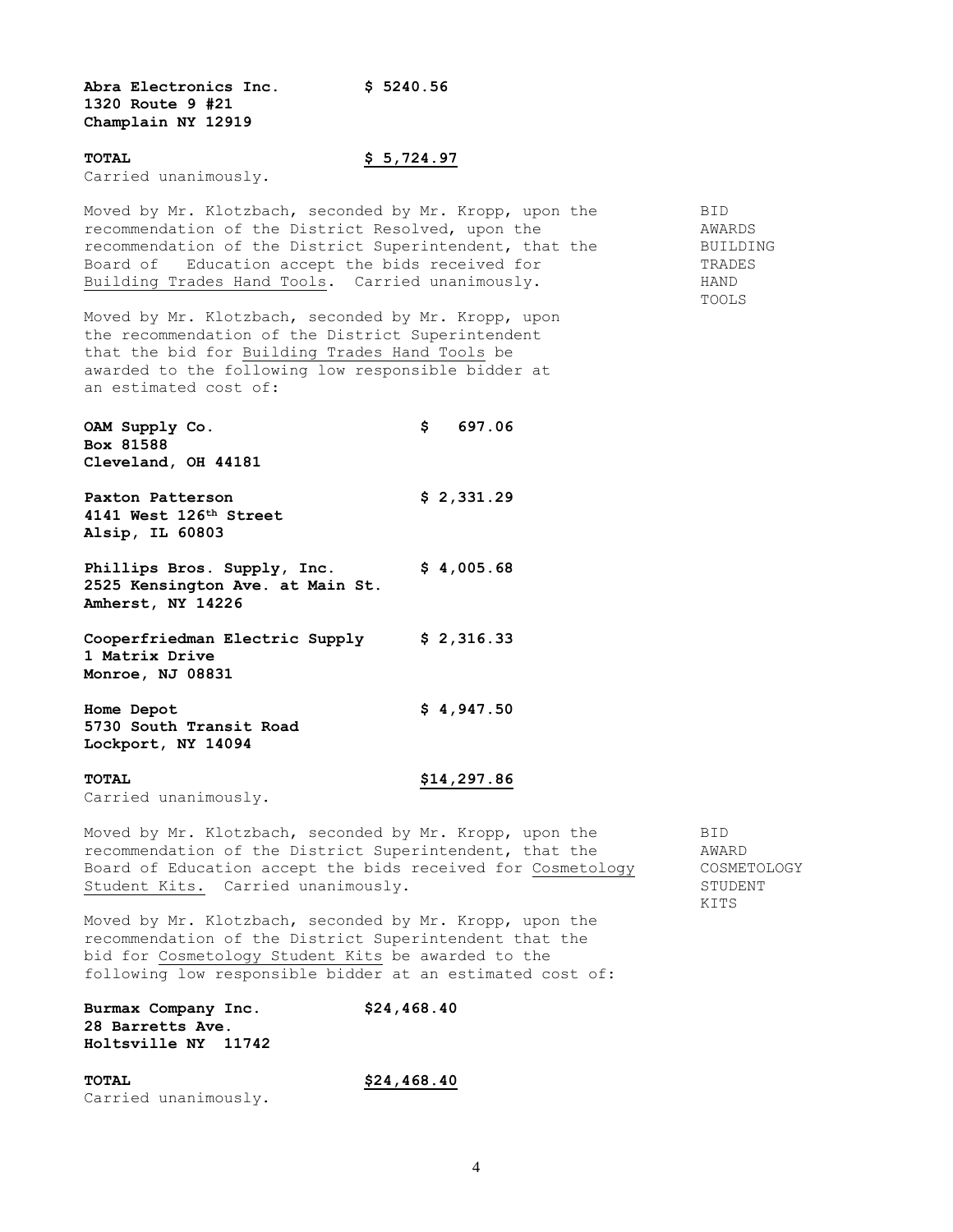Moved by Mr. Klotzbach, seconded by Mr. Kropp, upon the BID recommendation of the District Superintendent, that the AWARD Board of Education accept the bids received for The COSMETOLOGY Cosmetology Supplies. Carried unanimously. The supplies of the supplies

Moved by Mr. Klotzbach, seconded by Mr. Kropp, upon the recommendation of the District Superintendent that the bid for Cosmetology Supplies be awarded to the following low responsible bidder at an estimated cost of:

**Sally's Beauty Supply \$ 8,660.02 7230 Niagara Falls Blvd. Niagara Falls, NY 14304 Cosmoprof \$11,608.07 5883 S. Transit Road Lockport, NY 14094**

**Boss Beauty Supply \$ 4,461.93 1380 Adams Road Bensalem, PA 19020**

**A & A Beauty Supply Co. \$ 2,502.60 5589 Davison Road Lockport NY 14094**

**Burmax Company Inc. \$19,908.93 28 Barretts Ave. Holtsville NY 11742**

**Goldwell of New York Inc. \$10,180.00 2117 Brighton-Henrietta TL Rd. Rochester NY 14623**

# **TOTAL \$57,321.55**

Carried unanimously.

Moved by Mr. Klotzbach, seconded by Mr. Kropp, upon the BID recommendation of the District Resolved, upon the AWARD recommendation of the District Superintendent, that the HVAC Board of Education accept the bids received for HVAC SUPPLIES Supplies. Carried unanimously.

Moved by Mr. Klotzbach, seconded by Mr. Kropp, upon the recommendation of the District Superintendent that the bid for HVAC Supplies be awarded to the following low responsible bidder at an estimated cost of:

**Home Depot \$933.00 5730 South Transit Road Lockport, NY 14094**

### **TOTAL \$933.00**

Carried unanimously.

Moved by Mr. Klotzbach, seconded by Mr. Kropp, upon the BID recommendation of the District Superintendent, that the  $\sim$  AWARD Board of Education accept the bids received for Machine MACHINE Shop Supplies. Carried unanimously. The state of the SHOP

SUPPLIES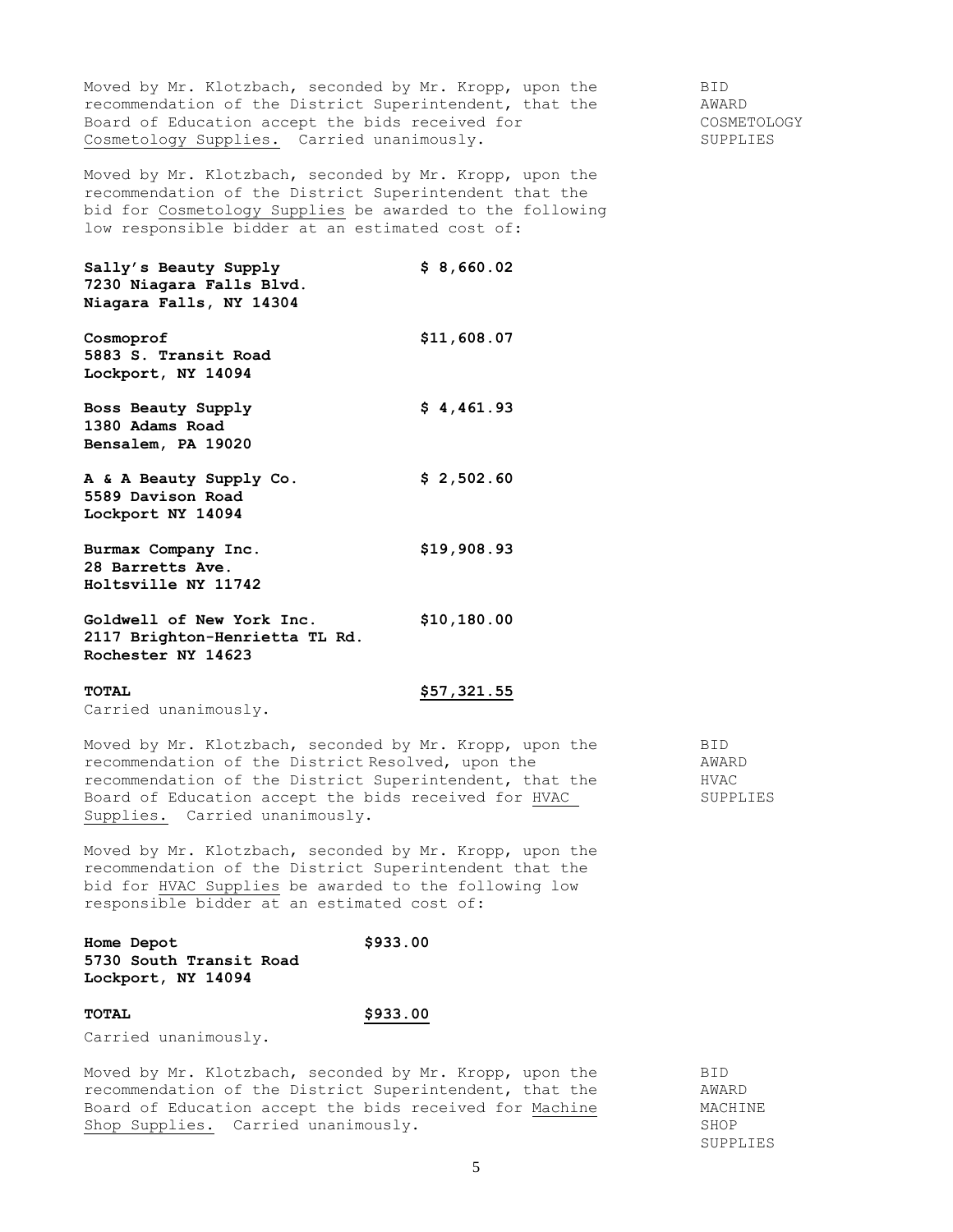Moved by Mr. Klotzbach, seconded by Mr. Kropp, upon the recommendation of the District Superintendent that the bid for Machine Shop Supplies be awarded to the following low responsible bidders at an estimated cost of:

**OAM Supply Co. \$ 12,189.14 PO Box 81588 Cleveland OH 44181 Paxton Patterson \$ 2,194.01 4141 West 126th St. Alsip IL 60803 Philipps Bros. Supply, Inc. \$ 247.60 2525 Kensington at Main St. Amherst NY 14226 A & M Industrial, Inc. \$ 7,925.22**

**P O Box 1044 37 W. Cherry Street Rahway, NJ 07065**

### **TOTAL \$ 22,555.97**

Carried unanimously.

Moved by Mr. Kropp, seconded by Mr. Klotzbach, that the CONTRACT Orleans/Niagara BOCES hereby approves the contract with WITH<br>Project Adventure, as submitted, and the Board authorizes<br>the Board President and/or the District Superintendent to ADVENTURE<br>ADVENTURE Project Adventure, as submitted, and the Board authorizes the Board President and/or the District Superintendent to sign the agreement as submitted or with revisions as approved by the BOCES' general counsel. Carried CHALLENGER unanimously. COURSE

Moved by Mr. Kropp, seconded by Mr. Klotzbach, that the EDUCATION Orleans/Niagara BOCES hereby approves the agreement with aFFILIATION<br>Catholic Health System, Inc., as submitted, and the Board aGREEMENT Catholic Health System, Inc., as submitted, and the Board authorizes the Board President and/or the District WITH Superintendent to sign the agreement as submitted or with CATHOLIC revisions as approved by the BOCES' general counsel. The HEALTH Carried unanimously.  $SYSTEM$ ,  $SYSTEM$ , INC.

Moved by Mr. Kropp, seconded by Mr. Klotzbach, that the AFFILIATION Orleans/Niagara BOCES hereby approves the agreement with  $\overline{A}$  AGREEMENT Our Lady of Peace, Inc. (d/b/a Ascension Living our Lady  $\overline{M}$  MITH OUR Our Lady of Peace, Inc. (d/b/a Ascension Living our Lady of Peace), as submitted, and the Board authorizes the LADY OF Board President and/or the District Superintendent to PEACE, INC. sign the agreement as submitted or with revisions as approved by the BOCES' general counsel. Carried unanimously.

Moved by Mr. Klotzbach, seconded by Mr. McDermott, that AGREEMENT the Orleans/Niagara BOCES hereby approves the agreement WITH with Niagara County Correctional Facility, as submitted,  $NIAGARA$ with Niagara County Correctional Facility, as submitted, and the Board authorizes the Board President and/or the COUNTY District Superintendent to sign the agreement as submitted CORRECor with revisions as approved by the BOCES' general counsel. TIONAL Carried unanimously. FACILITY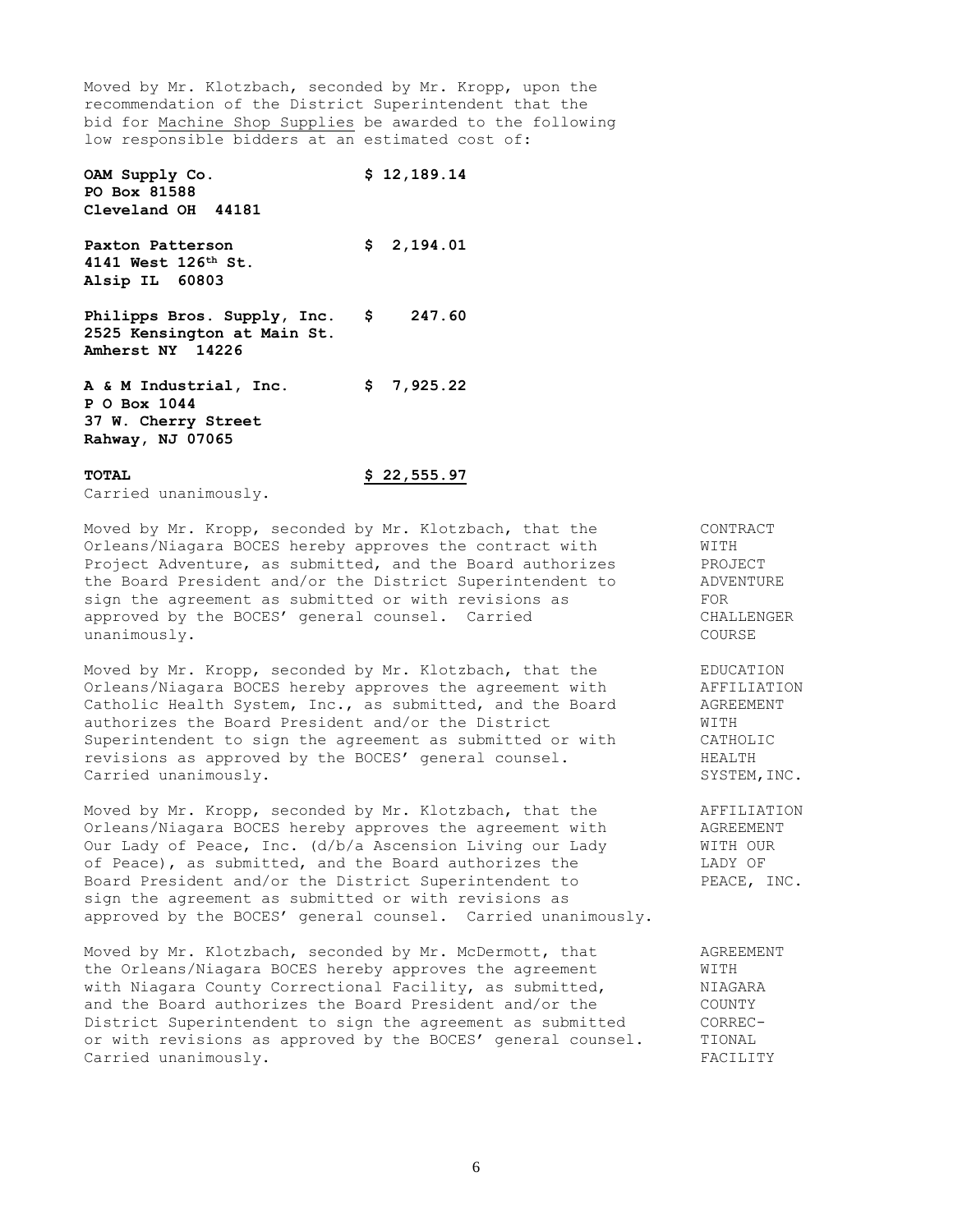Moved by Mr. Klotzbach, seconded by Mrs. Osborn, upon the FIRE recommendation of the District Superintendent, that the INSPECTION Orleans/Niagara BOCES accepts the receipt of the annual inspection completed on May 27, 2021, of the buildings of Orleans/Niagara BOCES for fire hazards. Carried unanimously.

Moved by Mr. Klotzbach, seconded by Mrs. Osborn, upon the RESIGNATION recommendation of the District Superintendent, that the J. BUSH resignation of **Jessica Bush, Adult/Continuing Education Instructor**, be accepted effective July 8, 2021. Carried unanimously.

Moved by Mr. Klotzbach, seconded by Mrs. Osborn, upon the RESIGNATION recommendation of the District Superintendent, that the L. PERELES resignation of **Lauren Pereles, Speech and Hearing Handicapped Teacher,** be accepted effective at the end of the day on August 18, 2021. Carried unanimously.

Moved by Mr. Klotzbach, seconded by Mrs. Osborn, upon the RESIGNATION recommendation of the District Superintendent, that the M. WILSON resignation of **Melissa Wilson, Keyboard Specialist**, be accepted effective at the end of the day on July 14, 2021. Carried unanimously.

Moved by Mr. Klotzbach, seconded by Mr. McDermott, upon POSITION the recommendation of the District Superintendent, that INCREASE the tenure area of **Instructional Support Services** be increased by 1.0 FTE, effective September 1, 2021. Carried unanimously.

Moved by Mr. Klotzbach, seconded by Mr. McDermott, upon POSITION the recommendation of the District Superintendent, that INCREASE the tenure area of **Social Worker** be increased by 1.0 FTE, effective September 1, 2021. Carried unanimously.

Moved by Mr. Kropp, seconded by Mr. Klotzbach, upon the APPOINTMENT recommendation of the District Superintendent, that TENURE Susan Brown, Tonawanda, NY, having successfully completed S. BROWN her probationary period (10/12/17-10/12/21) and having permanent certification in the area of Home Economics, be granted tenure in the area of **Home Economics-General**, effective October 12, 2021. Carried unanimously.

Moved by Mr. Kropp, seconded by Mr. Klotzbach, upon the APPOINTMENT recommendation of the District Superintendent, that CERT. PROB. Kaitlyn Kiszewski, Niagara Falls, NY, who holds K.KISZEWSKI professional certification in students with disabilities (grades 1-6), is hereby appointed to probationary status in the tenure area of **General Special Education**, in accordance with the agreement between the Orleans/Niagara BOCES and the Orleans/Niagara BOCES Teachers' Association, effective September 1, 2021 until the end of the day on August 31, 2025, at a salary of PC 1 (\$46,500) plus the annual master's degree stipend (\$1,200). Eligibility for consideration for tenure at the end of the probationary period shall be contingent upon the employee's attainment of a composite or overall Annual Professional Performance Review (APPR) rating of either "effective or highly effective" in three (3) year of preceding four (4) years. Additionally, if the employee receives a composite or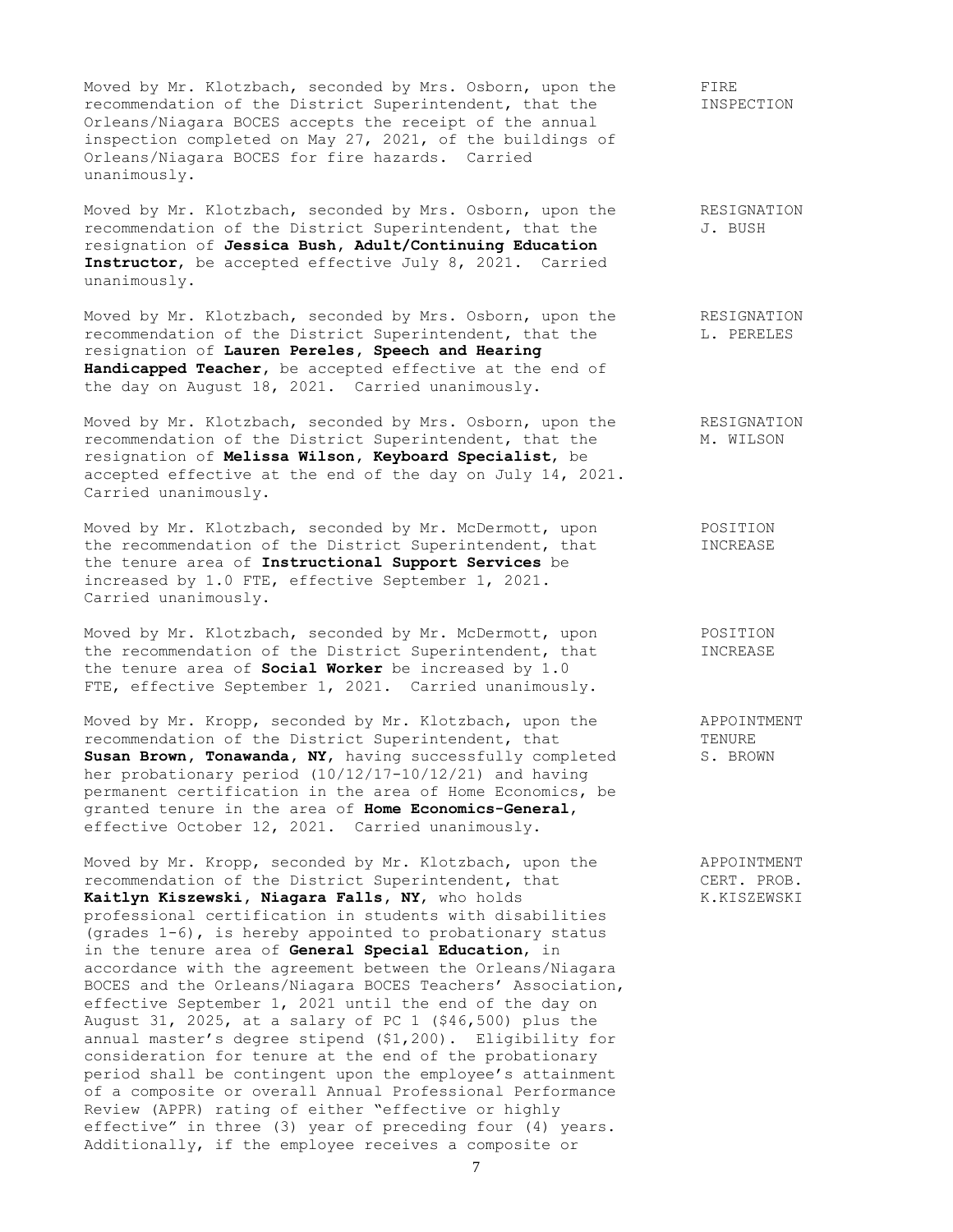overall annual APPR rating of "ineffective" in the final year of the probationary period, then she shall not be eligible for tenure at that time. The individual shall be eligible for health insurance coverage, effective July 1, 2021. Carried unanimously.

Moved by Mr. Kropp, seconded by Mr. Klotzbach, upon the APPOINTMENT recommendation of the District Superintendent, that CERT. PROB. Seth Muck, Wilson, NY, who will apply for transitional A S. MUCK certification in animal science 7-12, is hereby appointed to probationary status in the tenure area of **Animal Science 7-12**, in accordance with the agreement between the Orleans/Niagara BOCES and the Orleans/Niagara BOCES Teachers' Association, effective September 1, 2021 until the end of the day on August 31, 2025, at a salary of NPC 1 (\$41,500). Eligibility for consideration for tenure at the end of the probationary period shall be contingent upon the employee's attainment of a composite or overall Annual Professional Performance Review (APPR) rating of either "effective or highly effective" in three (3) year of preceding four (4) years. Additionally, if the employee receives a composite or overall annual APPR rating of "ineffective" in the final year of the probationary period, then he shall not be eligible for tenure at that time. The individual shall be eligible for health insurance coverage, effective July 1, 2021. Carried unanimously.

Moved by Mr. Kropp, seconded by Mr. Klotzbach, upon the APPOINTMENT<br>recommendation of the District Superintendent, that the ADULT/ recommendation of the District Superintendent, that the following individual(s) be appointed to serve on a part- CONTINUING time basis in the continuing education program, at the EDUCATION hourly salary indicated, with no fringe benefits, except as required by law, effective as indicated below, unless terminated sooner. The employment of the individual(s) shall be at-will and at the pleasure of the Board of Education. Additionally, services of the individual(s) shall be utilized solely on an as-needed basis at the discretion of the District Superintendent. The District Superintendent shall be authorized to administer the terms and provisions of this resolution.

# **Adult Literacy Instructor (\$26.89 per hour) Edward Ahrens Lockport, NY Effective Dates: 7/1/21-6/30/22** Carried unanimously.

Moved by Mr. Klotzbach, seconded by Mrs. Covell, upon APPOINTMENT the recommendation of the District Superintendent, that SUMMER LIFE the following individuals be appointed to perform PROGRAM services for the LIFE (Liberty Increases Future WITH Experiences) 2021 summer program sponsored by the  $LIBERTY$ Liberty Partnership Program (LPP), at an hourly rate **PARTNERSHIP** of \$30.00, without benefits, except as provided by law, PROGRAM effective July 6-9, 2021, for a maximum of 18 hours: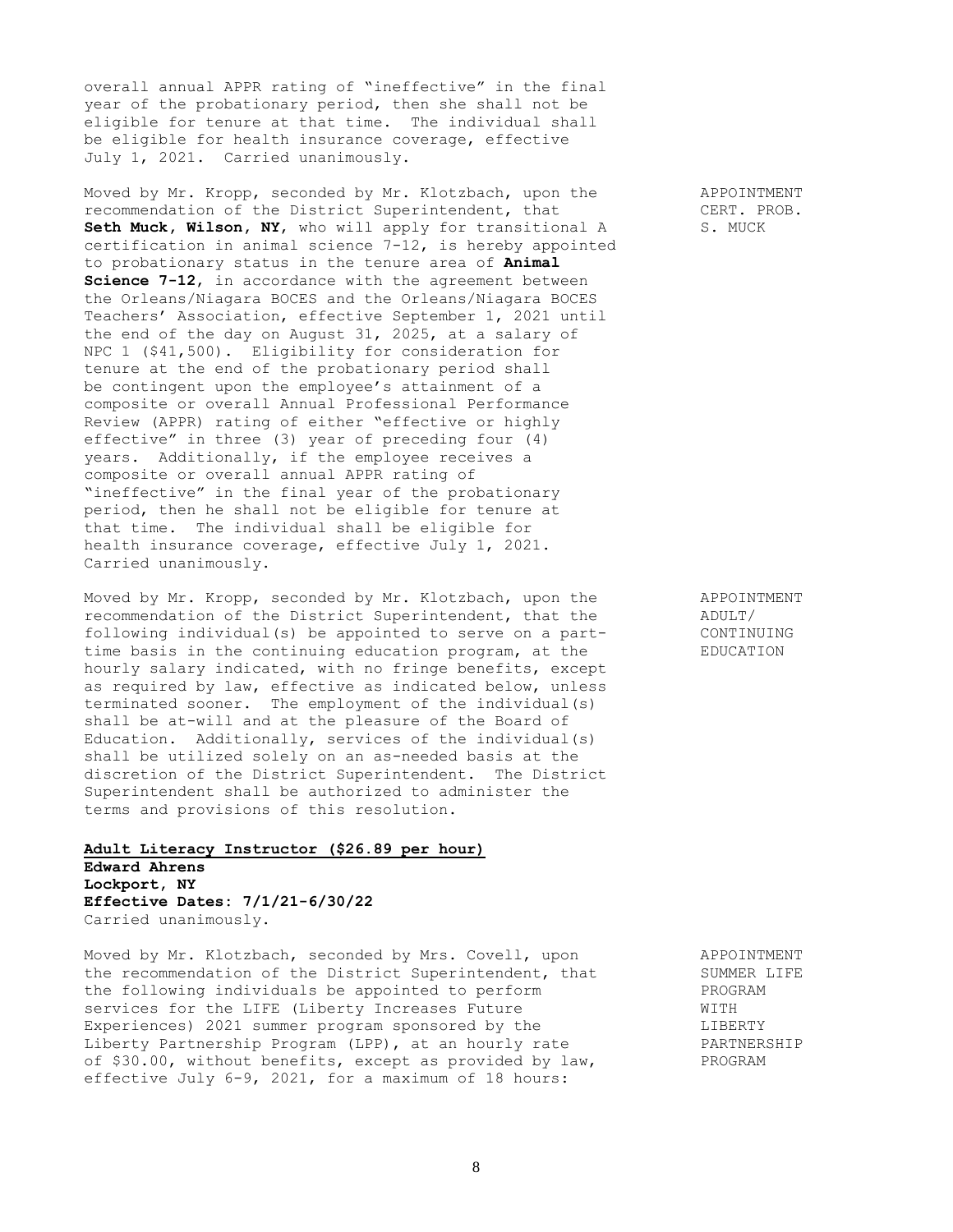### **Anne Carnahan Cosmetology Jay Kaplewicz Horticulture and Landscape Design William Rakonczay Advanced Manufacturing and Engineering** Carried unanimously.

Moved by Mr. Klotzbach, seconded by Mr. McDermott, upon APPOINTMENT the recommendation of the District Superintendent, that MON-CERT. **Candi Curry, Ransomville, NY,** be appointed to the PROB. position of **Secretary II,** to serve an 8-week probationary C. CURRY period, effective July 15, 2021, with no change in salary or benefits. Carried unanimously.

Moved by Mr. Klotzbach, seconded by Mr. McDermott, upon APPOINTMENT the recommendation of the District Superintendent, that MON-CERT. **Kristin Blech, Teacher Aide (Special Education),** having PERMANENT successfully completed her probationary period, be K. BLECH appointed to permanent status, effective August 31, 2021. Carried unanimously.

Moved by Mr. Klotzbach, seconded by Mr. McDermott, upon and APPOINTMENT the recommendation of the District Superintendent, that MON-CERT. **Jason Moynihan, Teacher Aide (Non-Special Education), Some PERMANENT** having successfully completed his probationary period,  $J.$  MOYNIHAN be appointed to permanent status, effective August 31, 2021. Carried unanimously.

Moved by Mr. Klotzbach, seconded by Mr. McDermott, upon APPOINTMENT the recommendation of the District Superintendent, that MON-CERT. Julie Berry, Teacher Aide (Non-Special Education), **PERMANENT** having successfully completed her probationary period,  $J.$  BERRY be appointed to permanent status, effective August 31, 2021. Carried unanimously.

Moved by Mr. Klotzbach, seconded by Mr. McDermott, upon APPOINTMENT the recommendation of the District Superintendent, that MON-CERT. **Kimberly Fleckenstein, Teacher Aide (Special Education),** PERMANENT having successfully completed her probationary period, FLECKENSTEIN be appointed to permanent status, effective August 31, 2021. Carried unanimously.

Moved by Mr. Klotzbach, seconded by Mr. McDermott, upon a APPOINTMENT<br>the recommendation of the District Superintendent, that (ANDI-CERT) the recommendation of the District Superintendent, that MON-CERT. **Heather Parsell, Teacher Aide (Special Education),** PERMANENT having successfully completed her probationary period, The PARSELL be appointed to permanent status, effective August 31, 2021. Carried unanimously.

Moved by Mr. Klotzbach, seconded by Mr. McDermott, upon and APPOINTMENT the recommendation of the District Superintendent, that MON-CERT. **Bridget Nugent, Teacher Aide (Special Education),** PERMANENT having successfully completed her probationary period, B. NUGENT be appointed to permanent status, effective August 31, 2021. Carried unanimously.

Moved by Mr. Klotzbach, seconded by Mr. McDermott, upon APPOINTMENT the recommendation of the District Superintendent, that MON-CERT. Terry Bentley, Secretary I, having successfully **PERMANENT** completed her probationary period, be appointed to T. BENTLEY permanent status, effective August 12, 2021. Carried unanimously.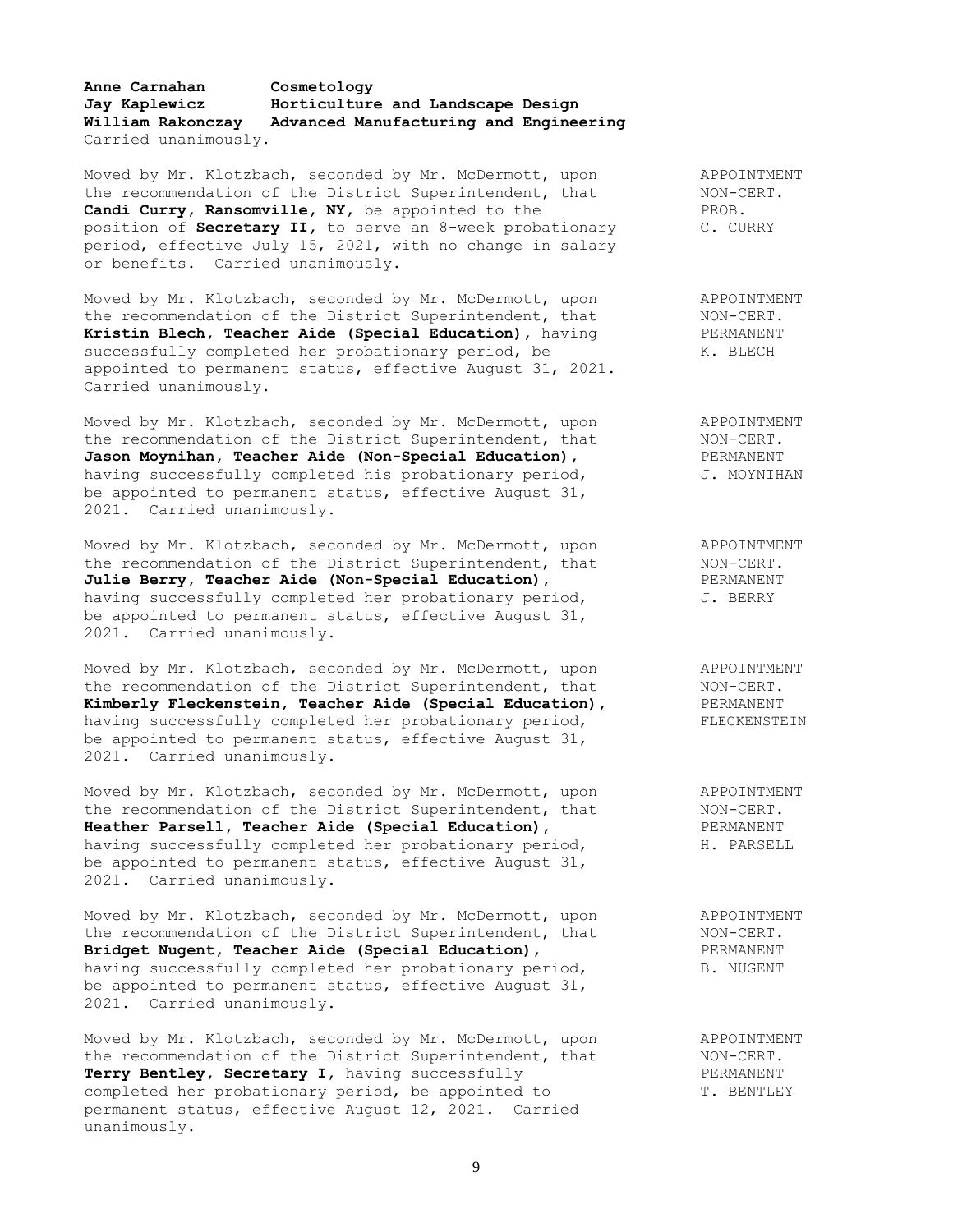Moved by Mr. Klotzbach, seconded by Mr. McDermott, upon a peroinTMENT<br>
the recommendation of the District Superintendent, that MON-CERT. the recommendation of the District Superintendent, that MON-CERT.<br>
Sabrina Stabler, Keyboard Specialist, having successfully PERMANENT Sabrina Stabler, Keyboard Specialist, having successfully completed her probationary period, be appointed to S. STABLER permanent status, effective August 12, 2021. Carried unanimously.

Moved by Mr. Klotzbach, seconded by Mr. McDermott, upon APPOINTMENT the recommendation of the District Superintendent, that BUILDING Adam Clause, Lockport, NY, be appointed, without benefits, BASED<br>except as required by law or contract, to the position of SUBSTITUTE except as required by law or contract, to the position of SUBSTITURE SUBSTITURE SUBSTITURE In the SUBSTITURE SUBSTITURE SUBSTITURE SUBSTITURE SUBSTITURE SUBSTITURE SUBSTITURE SUBSTITURE SUBSTITURE SUBSTITURE SUBSTITURE SUB **Building Based Substitute Teacher (Non-Certified)**, at a rate of \$150.00 per full day, effective September 1, 2021 (NONwhile he works in a scheduled building continuously. CERTIFIED) Employment shall automatically be discontinued effective A. CLAUSE June 30, 2022, unless employment is terminated sooner. Service shall be at-will and at the pleasure of the Board of Education. This resolution shall be administered by the District Superintendent. Carried unanimously.

Moved by Mr. Klotzbach, seconded by Mr. McDermott, upon and APPOINTMENT the recommendation of the District Superintendent, that SUBSTITUTE the following individual(s) be appointed, without benefits, TEACHER except as required by law, to the position of **Substitute** AIDE<br> **Teacher Aide (Non-Certified)**, effective as indicated below, (NON-Teacher Aide (Non-Certified), effective as indicated below, with services to be utilized on an as-needed basis at the CERTIFIED) discretion of the District Superintendent, at a daily rate of \$84.00. Employment shall automatically be discontinued effective June 30, 2022, unless employment is terminated sooner. Service shall be at-will and at the pleasure of the Board of Education.

**Alexis Barcena Dianne Hosmer Lockport, NY Lockport, NY Effective Date: 7/1/21 Effective Date: 7/1/21**

**Barbara Maynard Middleport, NY Effective Date: 6/3/21** Carried unanimously.

Moved by Mr. Klotzbach, seconded by Mr. McDermott, upon APPOINTMENT the recommendation of the District Superintendent, that SUBSTITUTE the following individual(s) be appointed, without MAINTENANCE benefits, except as required by law, to the position of **Substitute Maintenance,** effective as indicated below, with services to be utilized on an as-needed basis at the discretion of the District Superintendent, at an hourly rate of \$14.00. Employment shall automatically be discontinued effective June 30, 2022, unless employment is terminated sooner. Service shall be at-will and at the pleasure of the Board of Education.

| Benjamin Hickman        | Melanie Stabler        |
|-------------------------|------------------------|
| Albion, NY              | Lockport, NY           |
| Effective Date: 6/16/21 | Effective Date: 7/1/21 |

**Samantha Nelson North Tonawanda, NY Effective Date: 7/1/21** Carried unanimously.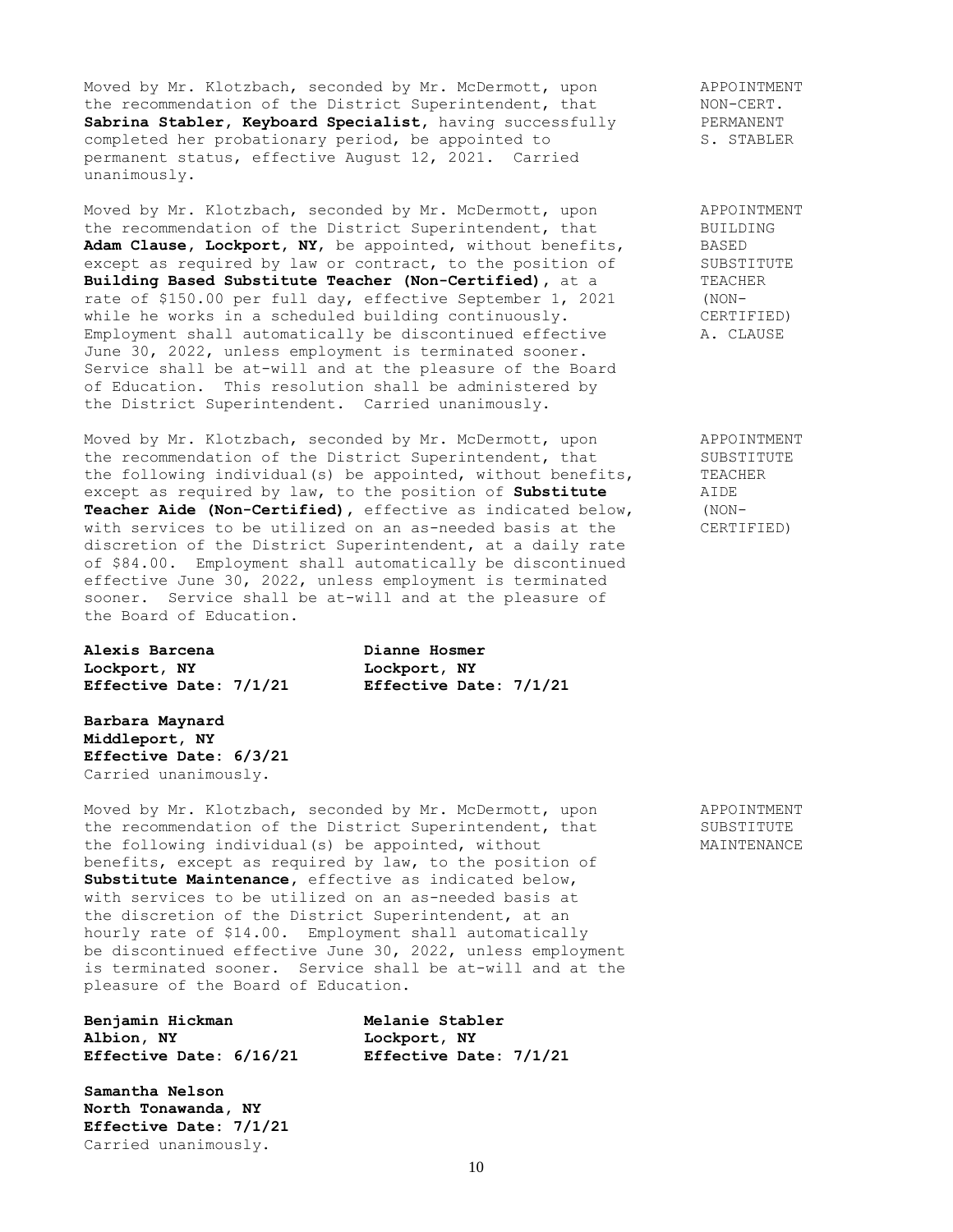Moved by Mrs. Covell, seconded by Mr. Klotzbach, upon the APPOINTMENT<br>recommendation of the District Superintendent, that the REGIONAL recommendation of the District Superintendent, that the REGIONAL attached list of individuals be appointed for the 2021 SUMMER attached list of individuals be appointed for the 2021 SUMMER<br>regional summer school program, with effective dates as SCHOOL regional summer school program, with effective dates as indicated, unless terminated sooner, without benefits, 2021 except as required by law, at the salary indicated on the attached list. Services of these individuals shall be at-will and at the pleasure of the Board of Education. The appointments are subject to completion of paperwork as required by the District Superintendent. Carried unanimously.

Moved by Mrs. Covell, seconded by Mr. Klotzbach, upon REGIONAL the recommendation of the District Superintendent, that SUMMER<br>the following individuals previously appointed for the SCHOOL the following individuals previously appointed for the SCHOOL<br>2021 regional summer school program be removed: 2021 2021 regional summer school program be removed: 2021

| Name                 | Position            |
|----------------------|---------------------|
| Randall Broeker      | Teacher             |
| Jonah Burness        | Teacher             |
| Caitlyn Cadwallader  | Teacher             |
| Claire Deschamps     | Teacher             |
| Brendan Dougherty    | Teacher             |
| Jessica Freitag      | Teacher             |
| Kelly Jamieson       | Teacher             |
| Joseph Lozina        | Teacher             |
| Sara Mackenzie       | Teacher             |
| Daniel Meterko       | Teacher             |
| Ryan Monteleone      | Teacher             |
| John Mulcahy         | Teacher             |
| <b>Julie Schihl</b>  | Teacher             |
| Mary Smith           | <b>Teacher Aide</b> |
| Tina Vigrass         | <b>Teacher Aide</b> |
| Kathy Violanti       | Clerical            |
| John Weatherston     | Teacher             |
| Kristina Young       | Teacher             |
| Heather Zuch         | Teacher             |
| Carried unanimously. |                     |

Moved by Mrs. Covell, seconded by Mr. Klotzbach, upon RESIGNATION the recommendation of the District Superintendent, that REGIONAL the resignation of **Karen Kibler**, **2021 Regional Summer** SUMMER **School Assistant Principal**, be accepted effective SCHOOL June 11, 2021. Carried unanimously. 2021

Moved by Mrs. Covell, seconded by Mr. Klotzbach, upon APPOINTMENT the recommendation of the District Superintendent, EXTENDED that the attached list of individuals be appointed for SCHOOL the 2021 extended school year program, July 7, 2021 YEAR through August 18, 2021, unless terminated sooner, 2021 without benefits, except as provided by law, at the salary and position indicated on the attached list. Services of these individuals shall be at-will and at the pleasure of the Board of Education. The appointments are subject to the completion of paperwork as required by the District Superintendent. Carried unanimously.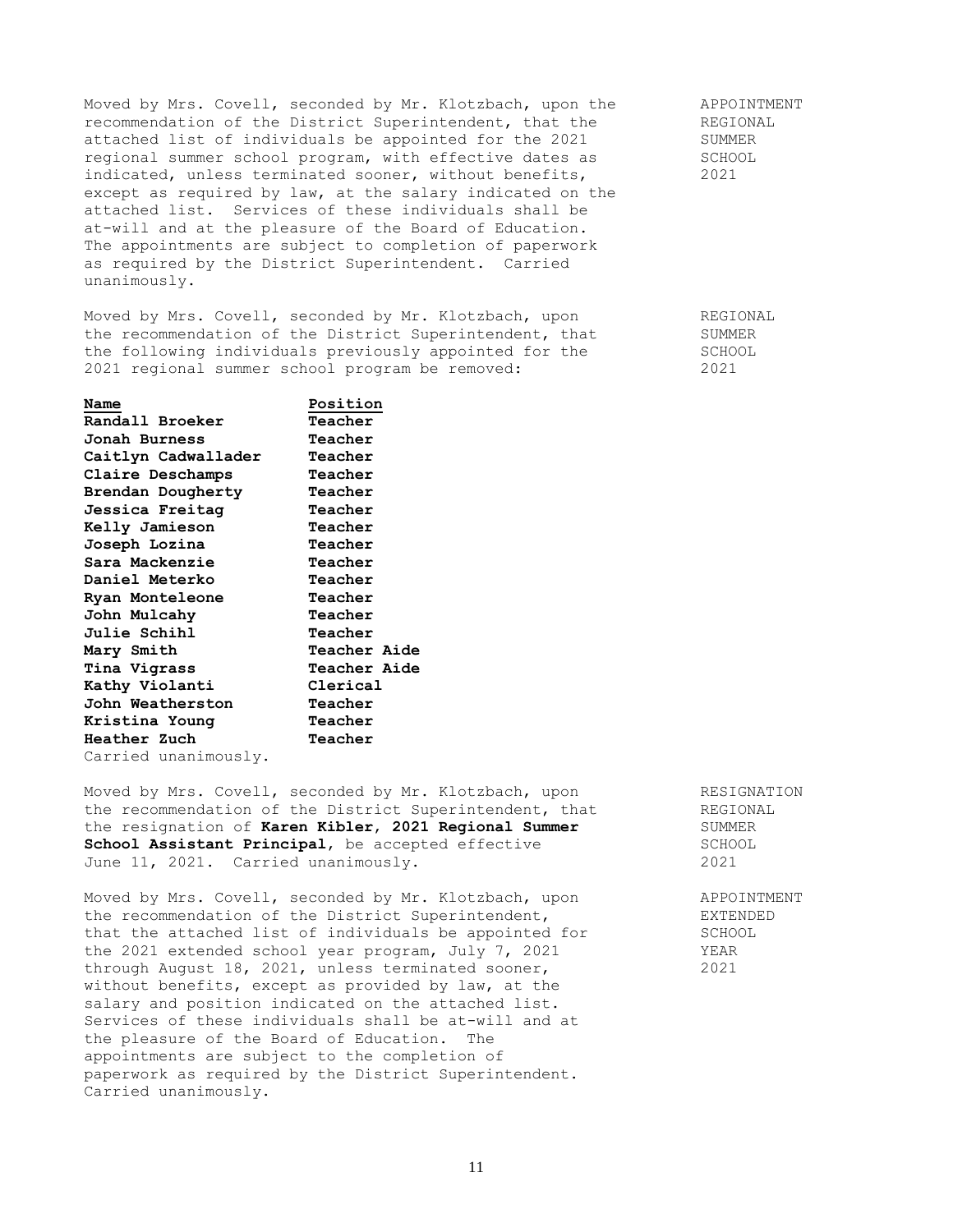Moved by Mrs. Covell, seconded by Mr. Klotzbach, upon and APPOINTMENT the recommendation of the District Superintendent, The SUBSTITUTES that the following individuals be appointed on an The EXTENDED as-needed basis as substitutes for the 2021 extended SCHOOL school year program, July 7, 2021 through August 18, TEAR YEAR<br>2021, unless terminated sooner, without benefits 2021 2021, unless terminated sooner, without benefits 2021 except as provided by law, at the daily salary and position indicated below. Services of these individuals shall be at-will and at the pleasure of the Board of Education. The appointments are subject to the completion of paperwork as required by the District Superintendent.

| Name                 | Position                      | Salary    |
|----------------------|-------------------------------|-----------|
| Anne Draves          | Sub. Teacher Aide             | \$84/day  |
| Sarah Koithan        | Sub. Teacher (Certified)      | \$110/day |
| Sarah Koithan        | Sub. Teacher Aide (Certified) | \$86/day  |
| Jenna Van Wycke      | Sub. Teacher Aide             | \$84/day  |
| Susan Villeneuve     | Sub. Teacher Aide             | \$84/day  |
| Carried unanimously. |                               |           |

Moved by Mrs. Covell, seconded by Mr. Klotzbach, upon EXTENDED the recommendation of the District Superintendent, SCHOOL that the position of the following individuals YEAR previously appointed for the 2021 extended school 2021 year program, July 7, 2021 through August 18, 2021, be revised as follows:

| Name                 | Change                                   | Salary     |
|----------------------|------------------------------------------|------------|
| Sheryl Bates         | Inc. to .7 FTE Phys. Ther.               | \$7,052.50 |
|                      | Margaret Kinsella Inc. to .6 FTE Teacher | \$6,116.40 |
| Antonia Newell       | Teacher Aide (21 days)                   | \$2,192.82 |
| Lauren Pereles       | Inc. to .5 FTE Speech Path.              | \$4,200.50 |
| Kathy Raetz          | Sub. Tchr. Aide to Tchr. Aide \$2,274.00 |            |
| Alex Schwartz        | Teacher Aide to Teacher                  | \$4,650.00 |
| Carried unanimously. |                                          |            |

Moved by Mrs. Covell, seconded by Mr. Klotzbach, upon EXTENDED the recommendation of the District Superintendent, that SCHOOL the following individuals previously appointed for the YEAR 2021 extended school year program be removed: 2021

| Name                 | <b>Effective Date</b> |
|----------------------|-----------------------|
| Michael DiTursi      | 6/9/21                |
| Anne Klumpp          | 6/21/21               |
| Cheryl Connolly      | 6/13/21               |
| Paul Zuccari, II     | 7/2/21                |
| Marisa Sparacino     | 7/6/21                |
| Carried unanimously. |                       |

Moved by Mr. Klotzbach, seconded by Mrs. Osborn, upon CONFERENCE the recommendation of the District Superintendent, that REQUEST the following conference request be approved:

**Clark Godshall, 2021 Fall Leadership Summit,** Saratoga Springs, NY, September 26-28, 2021. Est. cost: \$1,091.14. Carried unanimously.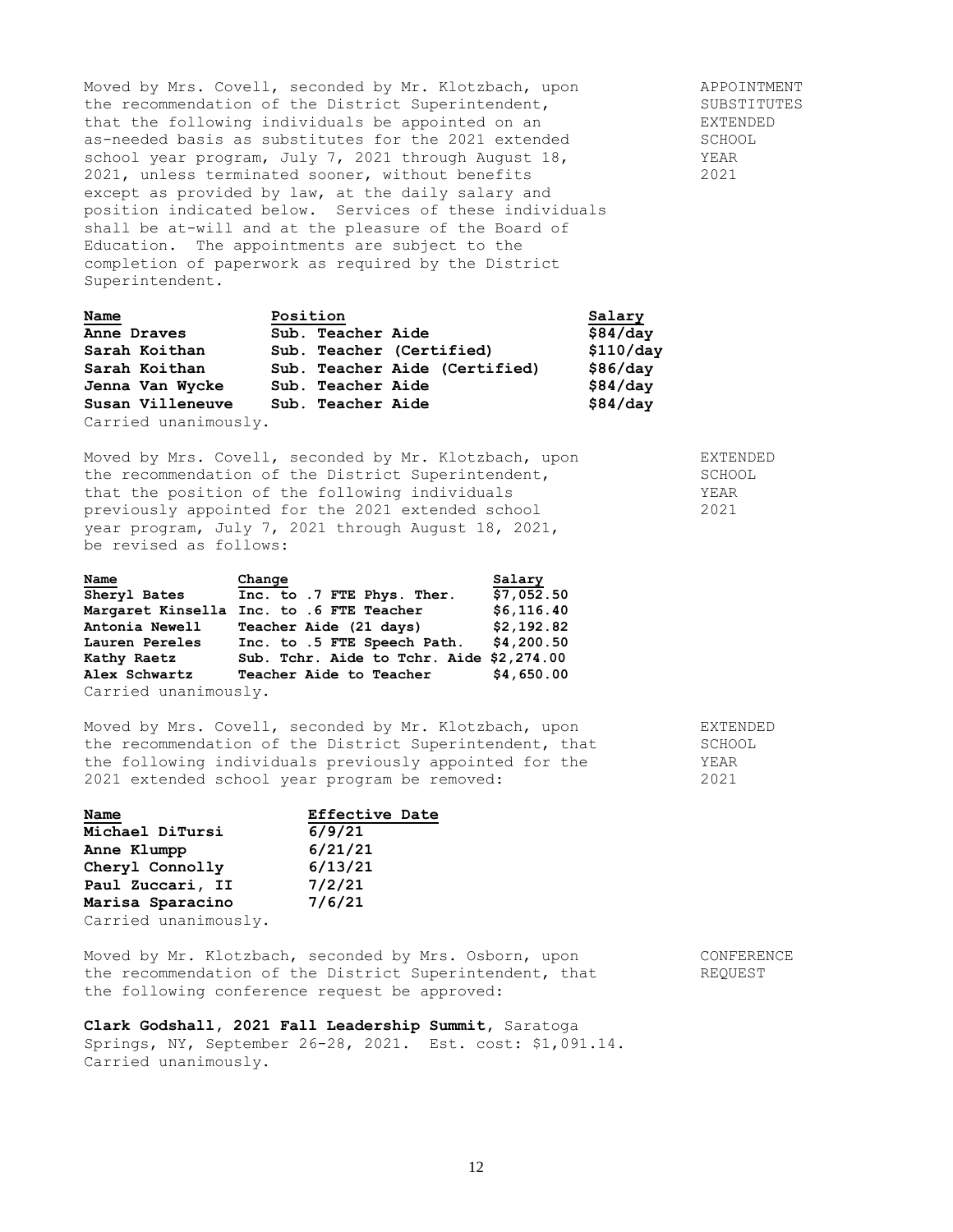Moved by Mr. Klotzbach, seconded by Mrs. Osborn, that the APPROVAL OF Orleans/Niagara BOCES hereby authorizes the District The APPROVAL OF Orleans/Niagara BOCES hereby authorizes the District The PAYM<br>Superintendent to provide payment at regular salary for FOR Superintendent to provide payment at regular salary for FOR<br>up to two hours annually for each appointed per diem TRAINING up to two hours annually for each appointed per diem substitute employee who completes required training regarding sexual harassment and workplace health and safety. Carried unanimously.

Moved by Mr. Klotzbach, seconded by Mr. McDermott, upon DISPOSAL the recommendation of the District Superintendent, that OF ITEMS the Board of Education hereby approve the following items be disposed of or sold at auction:

2015 Chevrolet Impala VIN# 2G1WA5E34F1169693 2017 Chevrolet 2500 Pickup Truck VIN# 1GC2KUEG5HZ276813 Carried unanimously.

Moved by Mr. Klotzbach, seconded by Mr. Wadhams, upon RESIGNATION the recommendation of the District Superintendent, that T. SPURBACK the resignation of **Teresa Spurback, Keyboard Specialist,** be accepted effective July 6, 2021. Carried unanimously.

Moved by Mr. Klotzbach, seconded by Mr. McDermott, upon POSITION the recommendation of the District Superintendent, that INCREASE the tenure area of **Social Worker** be increased by 1.0 FTE, effective September 1, 2021. Carried unanimously.

Moved by Mr. Klotzbach, seconded by Mr. McDermott, upon APPOINTMENT the recommendation of the District Superintendent, that CERT. PROB.<br> **Natalie Galus, Tonawanda, NY**, who holds initial M. GALUS Natalie Galus, Tonawanda, NY, who holds initial certification in students with disabilities (grades 1-6), is hereby appointed to probationary status in the tenure area of General Special Education, in accordance with the agreement between the Orleans/Niagara BOCES and the Orleans/Niagara BOCES Teachers' Association, effective September 1, 2021 until the end of the day on August 31, 2025, at a salary of NPC 1 (\$41,500) plus the annual master's degree stipend (\$1,200). Eligibility for consideration for tenure at the end of the probationary period shall be contingent upon the employee's attainment of a composite or overall Annual Professional Performance Review (APPR) rating of either "effective or highly effective" in three (3) year of preceding four (4) years. Additionally, if the employee receives a composite or overall annual APPR rating of "ineffective" in the final year of the probationary period, then she shall not be eligible for tenure at that time. Carried unanimously.

Moved by Mr. Klotzbach, seconded by Mr. McDermott, upon APPOINTMENT the recommendation of the District Superintendent, that CERT. PROB. **Carin Farina, Gasport, NY,** who holds provisional C. FARINA certification in school social worker, is hereby appointed to probationary status in the tenure area of School Social Worker, in accordance with the agreement between the Orleans/Niagara BOCES and the Orleans/Niagara BOCES Teachers' Association, effective September 1, 2021 until the end of the day on August 31, 2025, at a salary of NPC 5 (\$44,400) plus the annual master's degree stipend (\$1,200). Carried unanimously.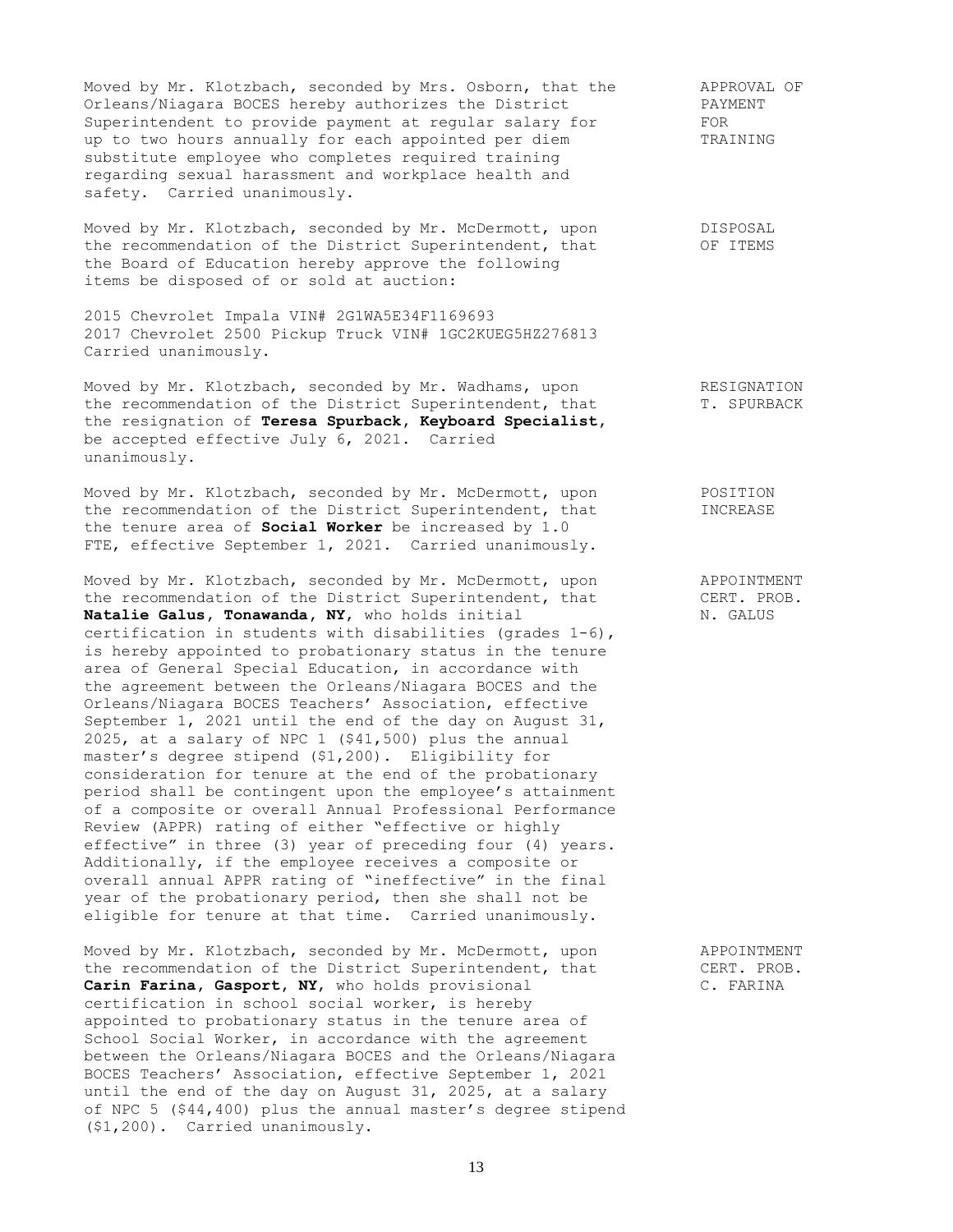Moved by Mr. Klotzbach, seconded by Mr. Kropp, upon the EXTENDED recommendation of the District Superintendent, that the SCHOOL<br>following individual(s) be appointed for the 2021 extended YEAR following individual(s) be appointed for the  $2021$  extended school year program, effective as indicated below, unless 2021 terminated sooner, without benefits, except as provided by law, at the salary and position below. Services of these individual(s) shall be at-will and at the pleasure of the Board of Education. The appointment(s) are subject to the completion of paperwork as required by the District Superintendent.

**Nina Livesay Teacher Aide Effective: 7/13/21-8/18/21 Salary: \$2,837.00 (to be pro-rated)** Carried unanimously.

Moved by Mr. Klotzbach, seconded by Mr. Kropp, upon the EXTENDED recommendation of the District Superintendent, that the SCHOOL recommendation of the District Superintendent, that the following individuals be appointed on an as-needed basis YEAR as substitutes for the 2021 extended school year program, 2021 July 7, 2021 through August 18, 2021, unless terminated sooner, without benefits except as provided by law, at the daily salary and position indicated below. Services of these individuals shall be at-will and at the pleasure of the Board of Education. The appointments are subject to the completion of paperwork as required by the District Superintendent.

| Name |                      | Position |                   | Salary   |
|------|----------------------|----------|-------------------|----------|
|      | Dale Frankosky       |          | Sub. Teacher Aide | \$84/day |
|      | Lori Penman          |          | Sub. Teacher Aide | \$84/day |
|      | Carried unanimously. |          |                   |          |

Moved by Mr. Klotzbach, seconded by Mr. Kropp, upon the EXTENDED recommendation of the District Superintendent, that the SCHOOL following individuals previously appointed for the 2021 YEAR extended school year program be removed: 2021

| Name          |                      | Effective Date |  |
|---------------|----------------------|----------------|--|
| Sheila Newton |                      | 7/8/21         |  |
| Rasheen Moore |                      | 7/10/21        |  |
|               | Carried unanimously. |                |  |

Moved by Mr. Klotzbach, seconded by Mr. McDermott, upon CONFERENCE the recommendation of the District Superintendent, that REQUEST the following conference request be approved:

#### **Clark Godshall, ASBO International Annual Conference**

**and Expo,** Milwaukee, WI, October 13-16, 2021. Est. cost: \$700.00. Carried unanimously.

Moved by Mr. Klotzbach, seconded by Mr. McDermott, upon APPOINTMENT the recommendation of the District Superintendent, that SUMMER 2021 the following individuals be appointed without benefits, except as provided by law, to perform curriculum work during the Summer of 2021 at an hourly rate of \$20.00: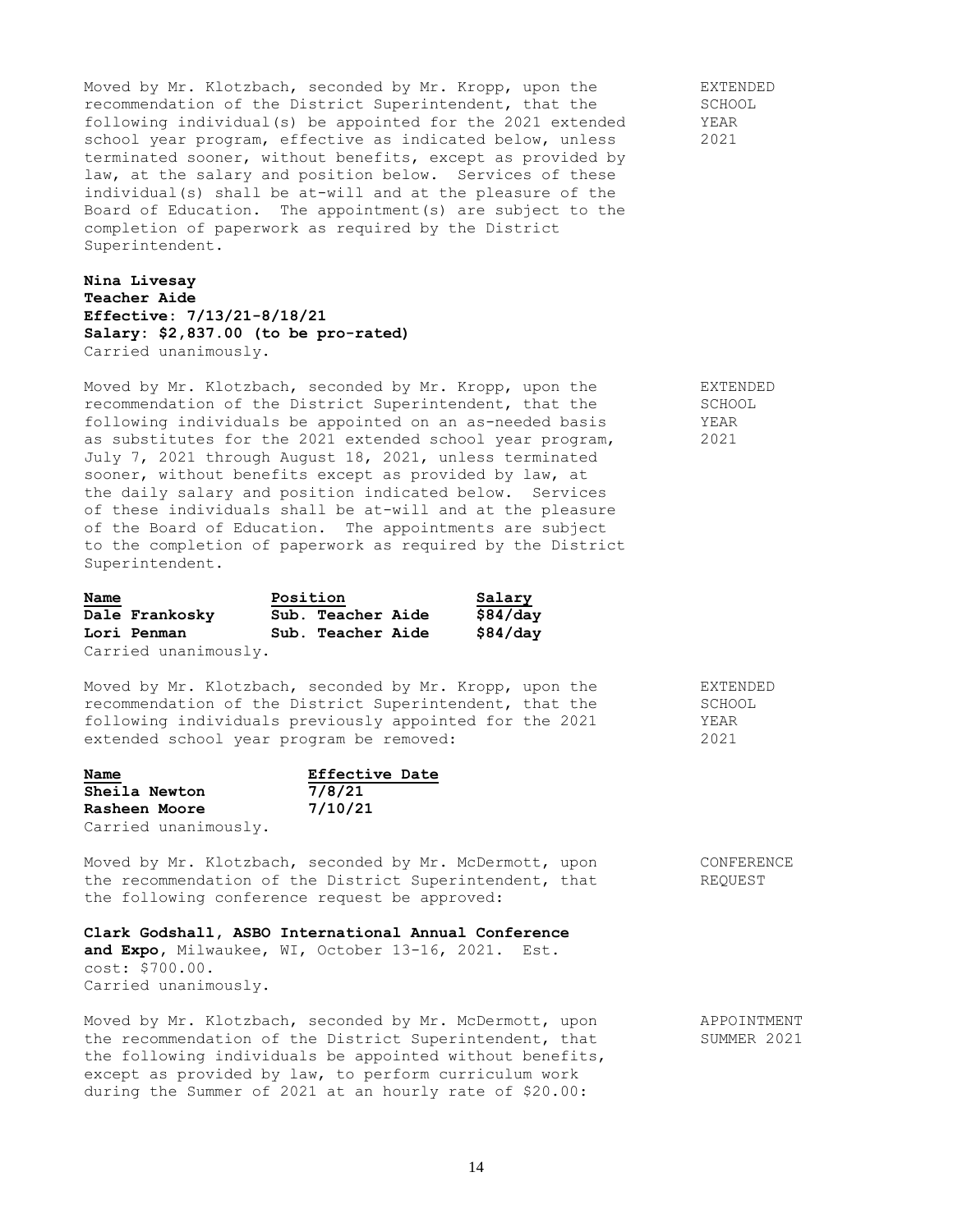| Ronald Jackson |                      | Maximum 20 hours |  |
|----------------|----------------------|------------------|--|
|                | Jessica Kronenberg   | Maximum 30 hours |  |
|                | Carried unanimously. |                  |  |

Moved by Mr. Klotzbach, seconded by Mr. McDermott, upon APPOINTMENT the recommendation of the District Superintendent, that SUMMER 2021 the following individual(s) be appointed without benefits, except as provided by law, to work during the Summer of 2021 at hourly rate indicated:

| Carin Farina |                      | \$30.40 | Maximum of 20 hours |  |  |
|--------------|----------------------|---------|---------------------|--|--|
|              | Carried unanimously. |         |                     |  |  |

Mr. Bond requested that Stop the Bleed training and CPR BOARD training be given to the BOCES allied health students. MEMBER Mrs. Covell attended the Starpoint CSD reorganization COMMENTS meeting last week and said that parents were complaining about masks. They do not want students wearing masks at school in the Fall. She said Starpoint CSD is offering summer school to grades K-5 because many students fell through the cracks this past year. Mrs. Feltz said Barker CSD is running their own summer school program. Mr. Klotzbach said Lyndonville CSD is a hub for the July 4th celebration. Mr. Kropp said Wilson CSD has a new board member. They are promoting five days of school this Fall. Mr. McDermott said Niagara Wheatfield CSD would like five days of school this Fall. Mr. Wadhams said he feels that Albion CSD is on its way to improving instruction and test scores. Mrs. Woodside said Lockport CSD had over 500 people at a recent school board meeting.

Moved by Mr. Klotzbach, seconded by Mrs. Woodside, to enter EXECUTIVE executive session at 8:16 p.m. to discuss collective SESSION negotiations with the Staff Specialist Association and to discuss the employment history of particular individuals. Carried unanimously.

Moved by Mrs. Osborn, seconded by Mr. Wadhams, to reconvene the meeting at 8:28 p.m. Carried unanimously.

Moved by Mr. Klotzbach, seconded by Mr. McDermott, that the STIPEND District Superintendent is hereby authorized to provide a FOR new stipend in the amount of \$10,000 per annum, to be ADULT<br>pro-rated as appropriate, through June 30, 2022, to BDUCATION pro-rated as appropriate, through June 30, 2022, to **Charles Diemert**, who is currently employed as a full-time EMPLOYEE **Adult Literacy Instructor**, for performance and additional C. DIEMERT duties and responsibilities with regard to adult skilled trades programs. Carried unanimously.

Moved by Mr. Klotzbach, seconded by Mr. Wadhams, that the CONTRACT Orleans/Niagara BOCES hereby ratifies and approves funds RATIFIto implement the settlement agreement with the Staff CATION Specialist Association dated May 31, 2021, as submitted, WITH for a successor collective bargaining agreement with a STAFF term of July 1, 2021 through June 30, 2023. Carried SPECIALIST unanimously. ASSOC.